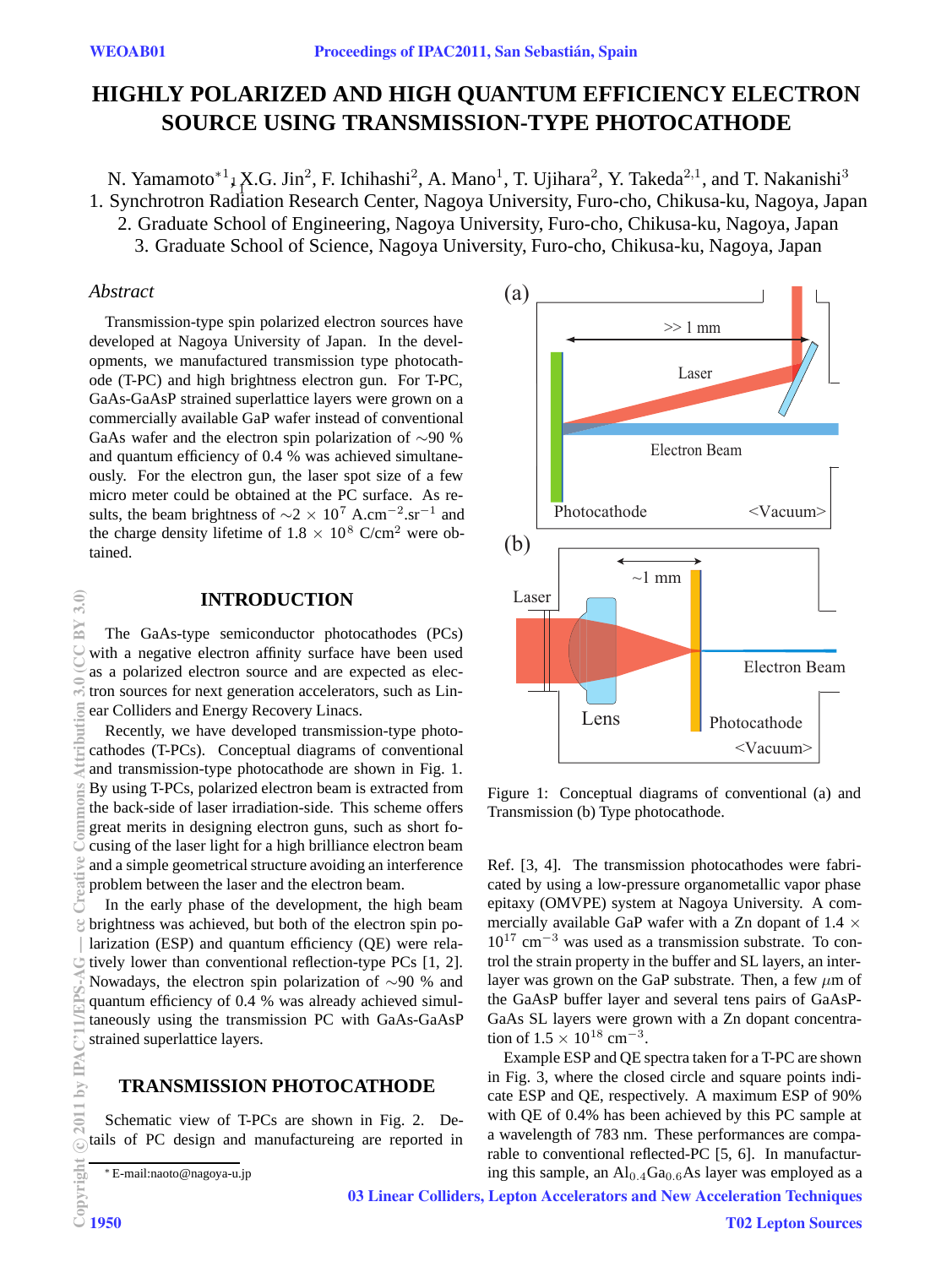

Figure 2: Schematic view of transmission pthotocathode



Figure 3: Observed ESP and QE spectra, indicated by circles and squares, respectively

inter-layer and a  $Si<sub>3</sub>N<sub>4</sub>$  layer was grown at the back side of PC as an anti-reflection film for the injection laser. More details for this PC are described in Ref. [7].

In order to obtain higher QE, further developments have been made in designing the crystal and superlattice structure.

# **HIGH BRIGHTNESS GUN**

#### *Design and Set up*

Two important apparatus performances must met for a high voltage PES gun: an extreamely high vacuum (*<* 10*−*<sup>10</sup> Pa) environment around the NEA-PC and an extremely low dark current (*<* 10 nA) between the high voltage electrodes. These performances are required to protect the NEA surface and reduce its degradation speed to maintain a long PC lifetime (*>* several tens hours).





Figure 4: Schematic view of high brightness electron gun



Figure 5: Schematic view of laser optical system

The Schematic view of high brightness electron gun is shown in Fig. 4 The gun chamber was separated into PC room and differential pumping room by the anode electrode. The aperture size of the anode was decided to 1 mm diameter. The base pressure of PC room was maintained the order of  $10^9$  Pa by using an 100 L/s ion pump and a 2000 L/s non-evaporable getter pump in the beam operation of several micro-amperes.

The accelerating electrodes were designed by using the own simulation code [8]. Since the electrode made of a molybdenum cathode and titanium anode was found to suppress dark currents by our previous study [9], we employed the molybdenum cathode and the titanium anode. The accelerating voltage and the electrode gap were set to be 20 kV and 4 mm respectively. In the experiment of these electrodes, dark currents were successfully suppressed to at most 1 nA at 20 kV and a few nA at 30 kV.

A schematic view of the laser optical system is shown in Fig. 5, where a  $Nd:YVO<sub>4</sub>$  pumped Ti:sapphire laser was used as a CW light source, and the light was transmitted to a T-PC installed in the gun chamber by an optical single mode fiber. A polarizing beam splitter is mounted at the exit of the fiber to give linearly polarized light, which